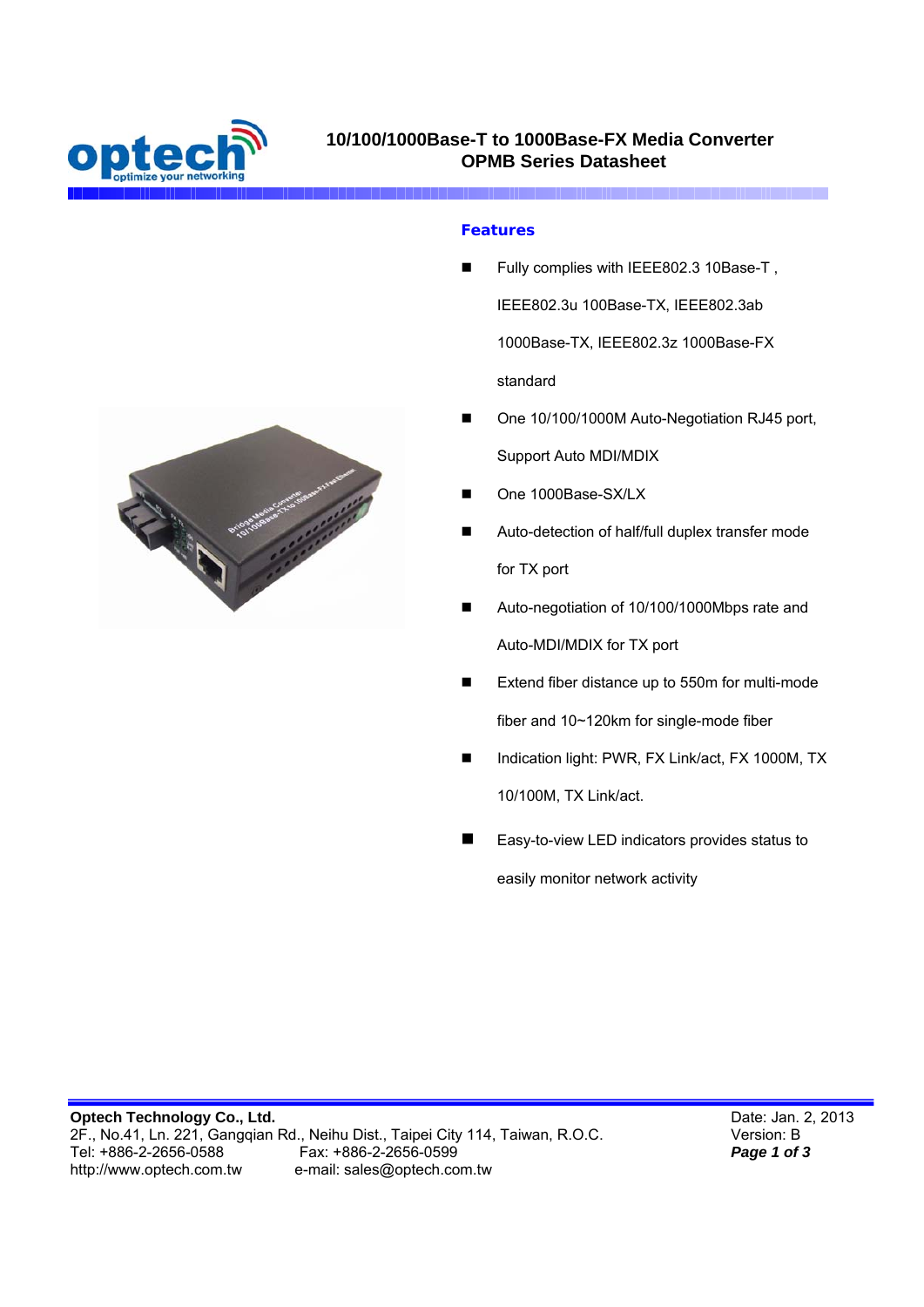

## **10/100/1000Base-T to 1000Base-FX Media Converter OPMB Series Datasheet**

### **Specifications**

| <b>Optical Interface:</b>    | Connector                                                  | 1x9 (SC)                      |
|------------------------------|------------------------------------------------------------|-------------------------------|
|                              | Data rate                                                  | 10/100/1000Mbps               |
|                              | Fiber                                                      | MM 50/125µm, 62.5/125µm       |
|                              |                                                            | SM 9/125µm                    |
|                              | Distance:                                                  | MM 550m/2km                   |
|                              |                                                            | SM 10/20/50/70km              |
|                              |                                                            | WDM 10/20/40km                |
|                              |                                                            | MM 850,1310nm, SM 1310,1550nm |
|                              | Wavelength                                                 | WDM 1310Tx/1550Rx (type A)    |
|                              |                                                            | 1550Tx/1310Rx (type B)        |
| <b>Electrical Interface:</b> | Connector                                                  | <b>RJ45</b>                   |
|                              | Data rate                                                  | 10Mbps, 100Mbps, 1000Mbps     |
|                              | Duplex mode                                                | Half / Full duplex            |
|                              | Cable                                                      | Twisted pair Cat 5 UTP        |
| <b>Standard</b>              | IEEE 802.3 10BASE-T Ethernet                               |                               |
|                              | IEEE 802.3u 100BASE-TX/FX Fast Ethernet                    |                               |
|                              | IEEE802.3z/ab 1000BASE-FX/TX 1000M-Ethernet                |                               |
|                              | <b>IEEE802.3x</b>                                          |                               |
| <b>Indications</b>           | LED at Power, Link/Act, Speed, Duplex/Collision            |                               |
| <b>Power Input</b>           | 100 to 240VAC, 50 to 60Hz                                  |                               |
| <b>Temperature</b>           | $0 \sim 50^{\circ}$ (Operating) -30 ~ 60 $\circ$ (Storage) |                               |
| <b>Humidity</b>              | $5 \sim 95\%$ non-condensing                               |                               |
| <b>Power Supply</b>          | External Power Adapter (DC 5V/2A)                          |                               |
| Dimensions(D*W*H)            | 94 x 70.5 x 26.5mm                                         |                               |
| <b>Weight</b>                | 350g                                                       |                               |
| <b>Compliance</b>            | CE, FCC, RoHS                                              |                               |

**Optech Technology Co., Ltd.**  2F., No.41, Ln. 221, Gangqian Rd., Neihu Dist., Taipei City 114, Taiwan, R.O.C. Tel: +886-2-2656-0588 Fax: +886-2-2656-0599 http://www.optech.com.tw e-mail: sales@optech.com.tw

Date: Jan. 2, 2013 Version: B *Page 2 of 3*

I